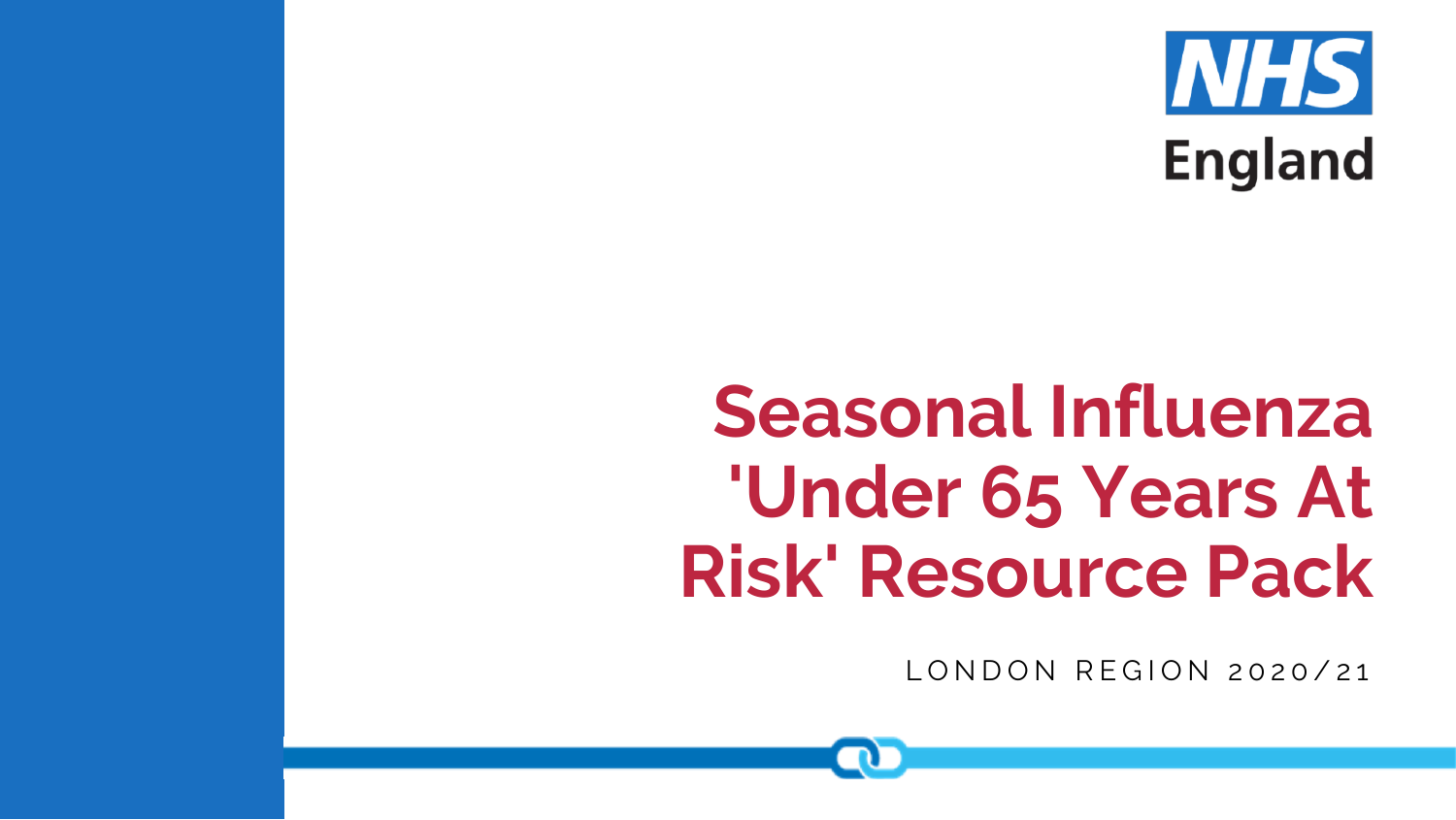# **INTRODUCTION**

### **Vaccinations must go on in Southwark!**

Given the coronavirus pandemic, it is more important than ever that uptake of flu vaccination in under 65s at risk is optimised in 2020/21 to protect those at risk, prevent ill -health and minimise further impact on the NHS and social care.

**Currently, we do not have a vaccine or treatment for COVID-19 but we do for flu.**  Practices should prepare for the worst i.e. prepare for co-circulation of flu and COVID-19. Severity and personal risk can be reduced by optimising flu vaccination uptake.

#### **Preparing for co-circulation of COVID-19 and flu**

General Practices and Community Pharmacies should urgently review vaccine orders now to make sure the number of vaccines ordered meet at least national ambitions and previous uptakes rates, whichever is highest.

**Please note: All information is correct at time of circulation- July 2020**

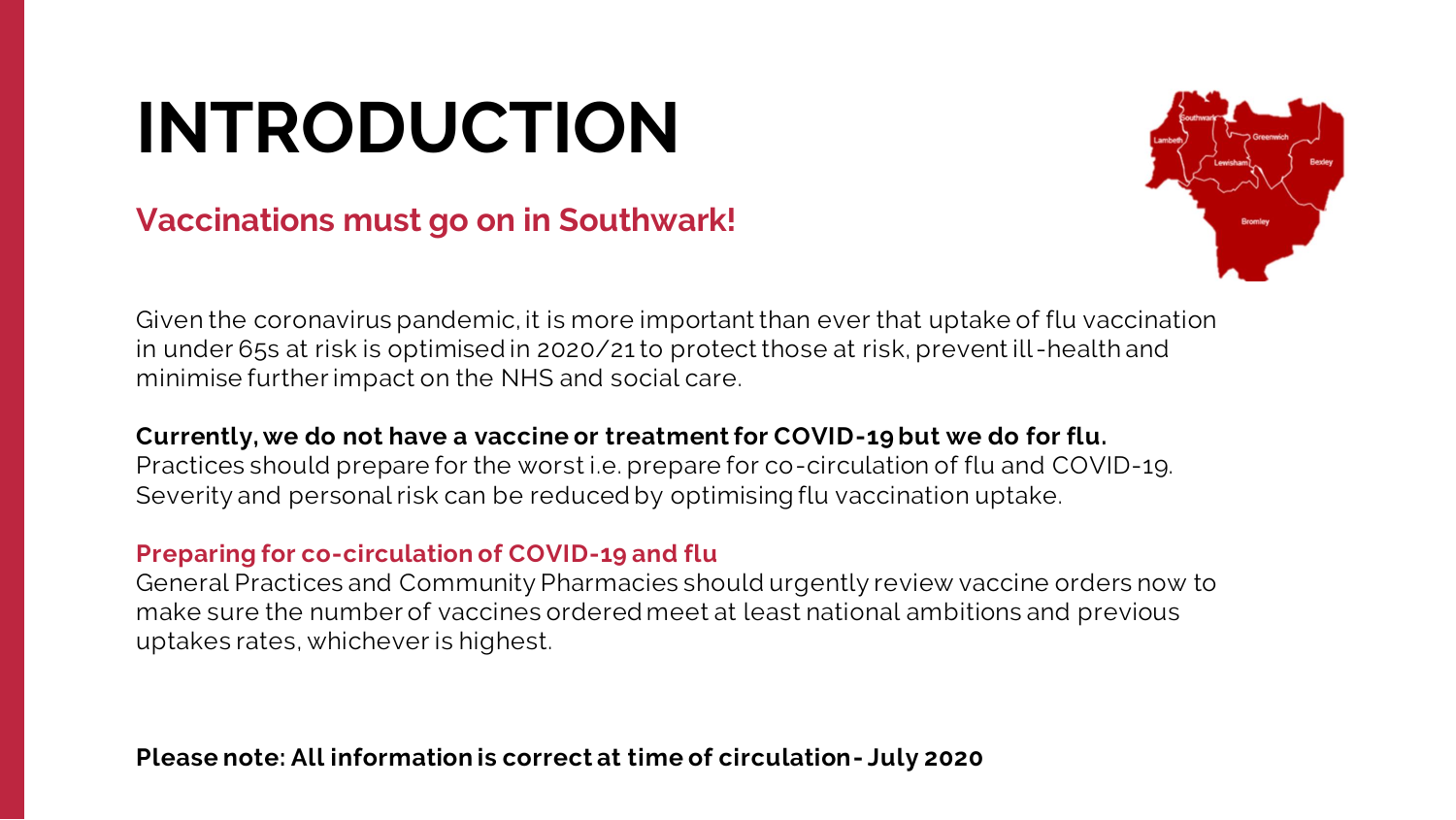## HOW TO GET THE MOST OUT OF THIS RESOURCE PACK

The aim of this Resource Pack is to provide you with information and data to support your local practices to improve the uptake of the seasonal 'flu vaccination for the at risk under 65 years cohort.

#### The pack contains information on:

- o Shared responsibilities for improving uptake
- o Suggested steps to improving uptake
- o Local data (provided from IMMFORM)
- o Useful links and materials

#### We recommend that you:

- o Share this pack with your GP Practices and PCN Leads
- o Use this pack as discussion points for GP Practice and local flu planning meetings
- o Keep a copy on your local intranet
- o As a GP Practice outline three things you will commit to the 2020/21 flu season

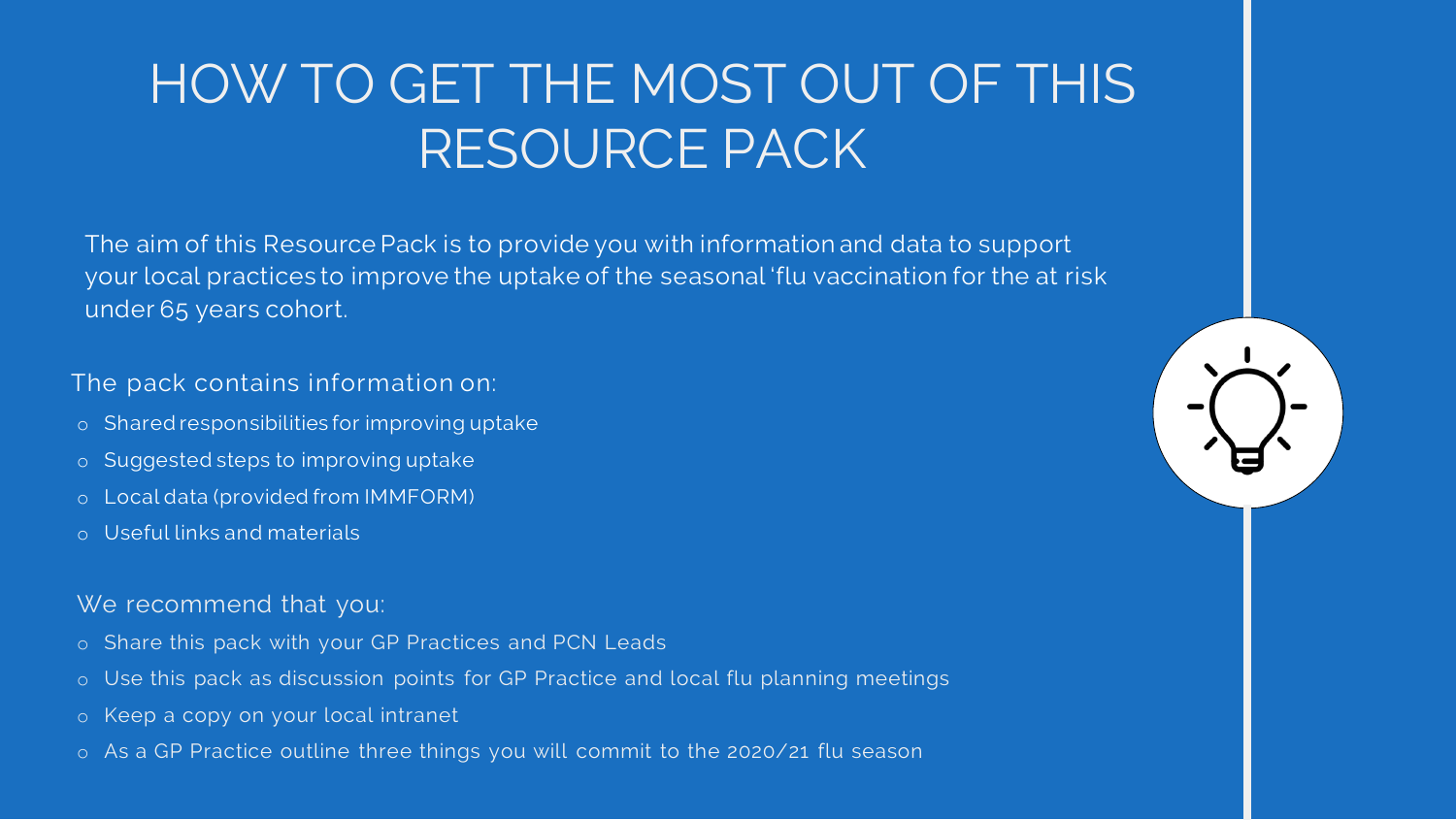## WHAT TOOK PLACE IN 2019/20

- Low uptake rates compared to the 2018/19 'flu season in all cohorts
- Clinical at risk group decreased again for London (and decreased nationally) – this is a difficult group to reach for a number of reasons including the majority are working age
- The at risk cohort increased and slightly more were vaccinated, however, the overall uptake rate was lower than the previous year of 55%



## WHAT NEEDS TO HAPPEN IN 2020/21

Winter 2020 may be faced with co-circulation of COVID-19 and flu. Therefore planning this year is more challenging with the uncertainties of staff absences, and how long policies around social distancing and school closures will remain in place. Therefore it is more important than ever to make every effort to deliver flu vaccination programme efficiently.

Those most at risk from flu are also most vulnerable to COVID-19.. Patient and public concerns about COVID-19 may increase demand for the flu vaccination in all groups this year, and some in at risk groups may have concerns about maintaining social distancing when being given the vaccine. Eligible populations should be given flu vaccination as soon as possible so that individuals are protected when flu begins to circulate.

Vaccination programmes need to take into account:

o Social distancing

?

- 
- 
- 
- 

o Targeting vulnerable and at risk groups early in the season o Stock Sharing across PCNs if necessary

o Communicating to patients that it is safe to come to surgery or pharmacy for their vaccination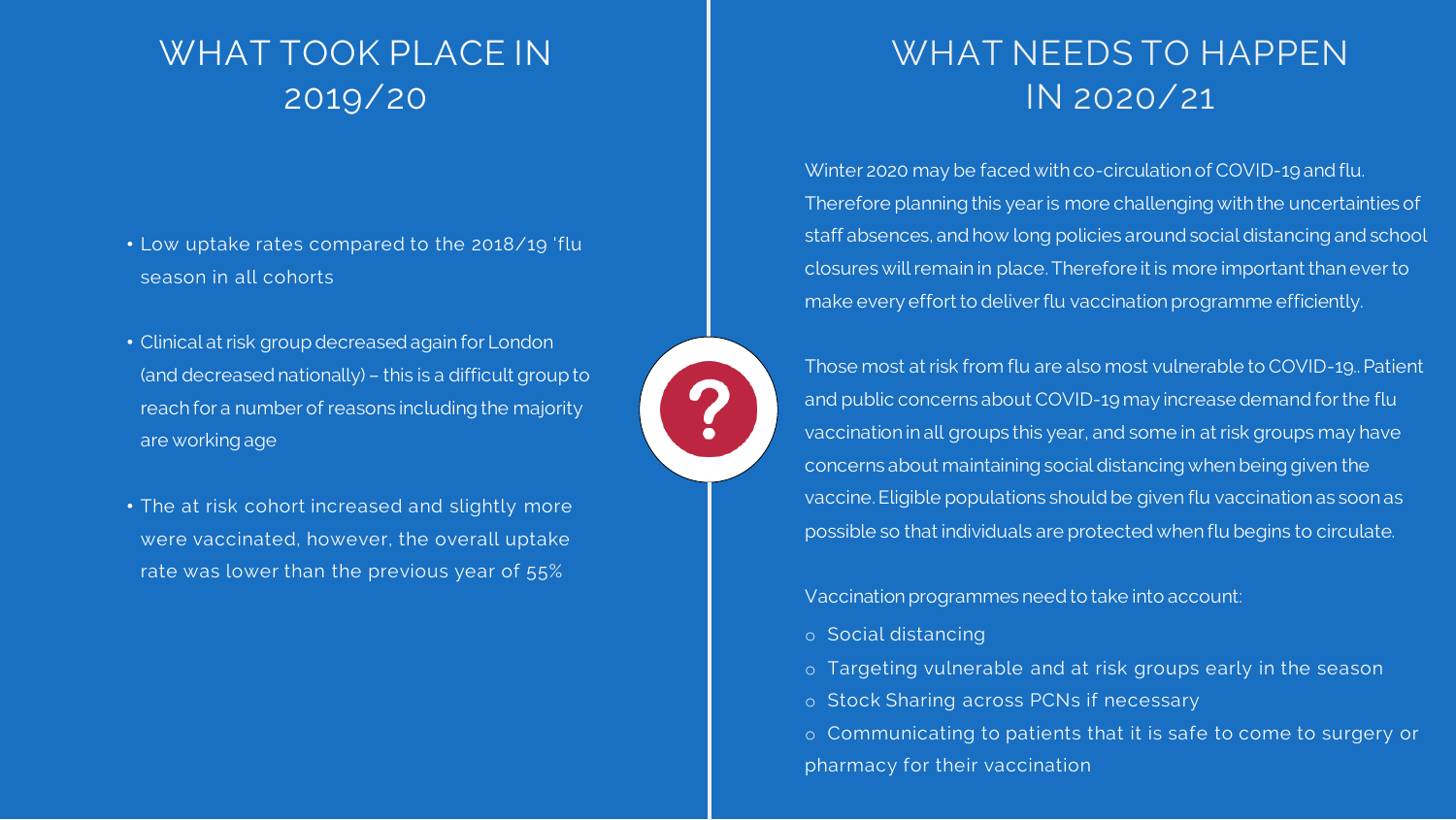## **At Risk Groups Uptake London Data**

| <b>Disease Group</b>                                                                          | % uptake in<br>London<br>2019/20 | % uptake in<br>London<br>2018/19 |
|-----------------------------------------------------------------------------------------------|----------------------------------|----------------------------------|
| Patients with diabetes                                                                        | 60.4                             | 60.6                             |
| Patients with chronic kidney disease                                                          | 47.2                             | 48.6                             |
| Patients with immunosuppression                                                               | 39.3                             | 44.9                             |
| Patients with chronic respiratory<br>disease                                                  | 45.0                             | 44.1                             |
| Patients with chronic heart disease                                                           | 35.8                             | 43.5                             |
| Patients with Chronic Neurological<br>Disease (including Stroke/TIA, Cerebral<br>Palsy or MS) | 38.3                             | 43.2                             |
| Patients with chronic liver disease                                                           | 36.5                             | 39.7                             |
| Patients with Asplenia or dysfunction of<br>the spleen                                        | 26.9                             | 32.4                             |
| Patients with morbid obesity (BMI > 40)<br>AND in one or more clinical risk group             | 49.3                             | 52.9                             |

- There has been a year on year increase in the at risk cohort
- The total eligible London cohort in 2019/20 was: 1,104 718
- This was an increase of 20,136 from the previous flu season
- The total number vaccinated in 2019/20 was: 462,303
- There was a slight increase in the numbers vaccinated from the previous year by 923. However, uptake was lower at 41.8% down from the previous year of 42.5%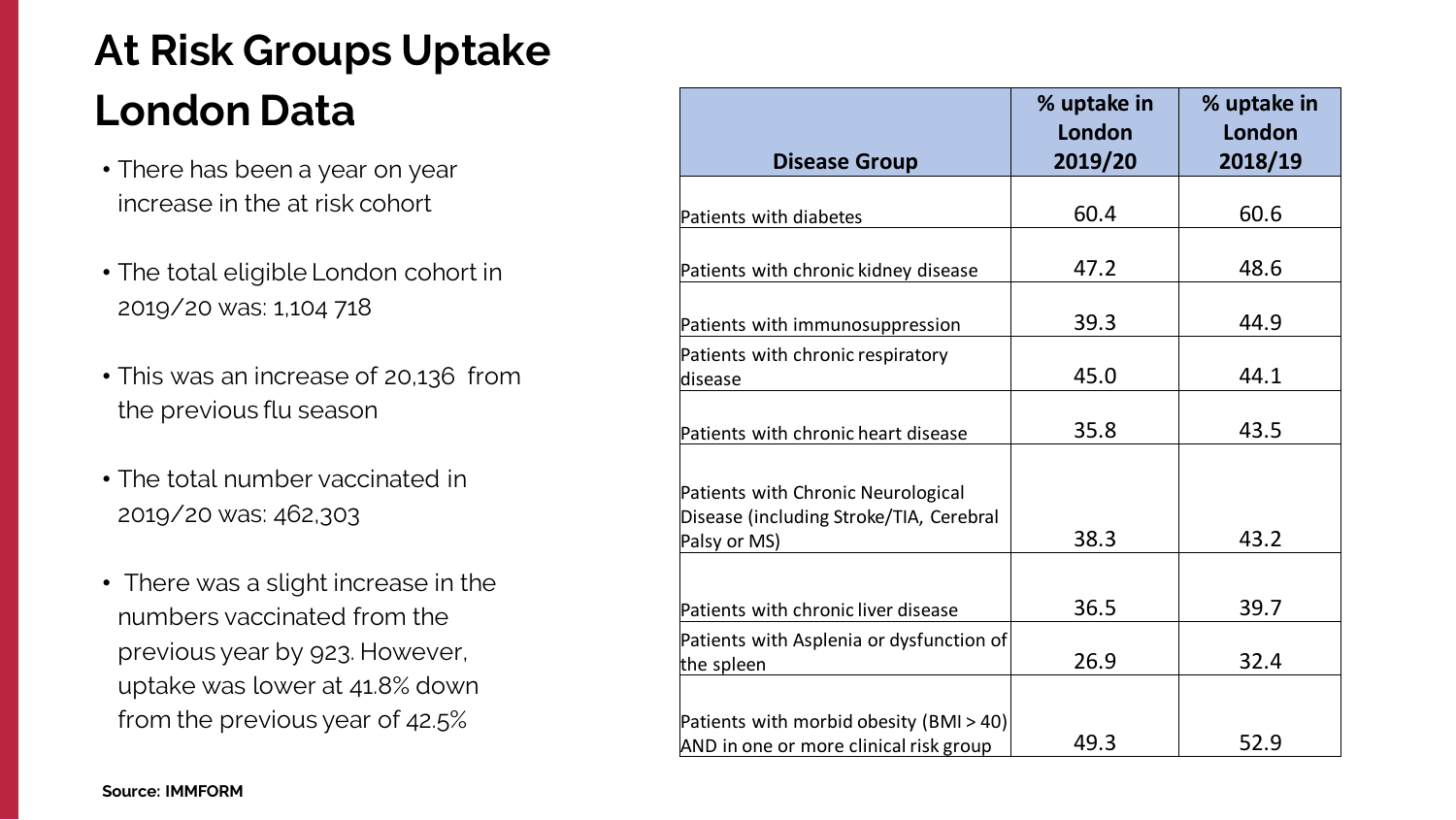- o All practices will have a named lead
- o Practices should ensure the availability of sufficient trained staff and convenient, timely appointments to cover 100% of their eligible population
- o Practices should ensure their call/recall and opportunistic offers are being made in line with national standards
- o Practices should participate in agreed national catch-up campaigns
- o Practices should adhere to defined standards for record keeping and reporting of coverage data
- o Practices are expected to offer all routine, pre and postexposure vaccinations and NHS travel vaccinations to their registered eligible population, as the majority already do



Under the new GP contract a set of core standards have been agreed for immunisations: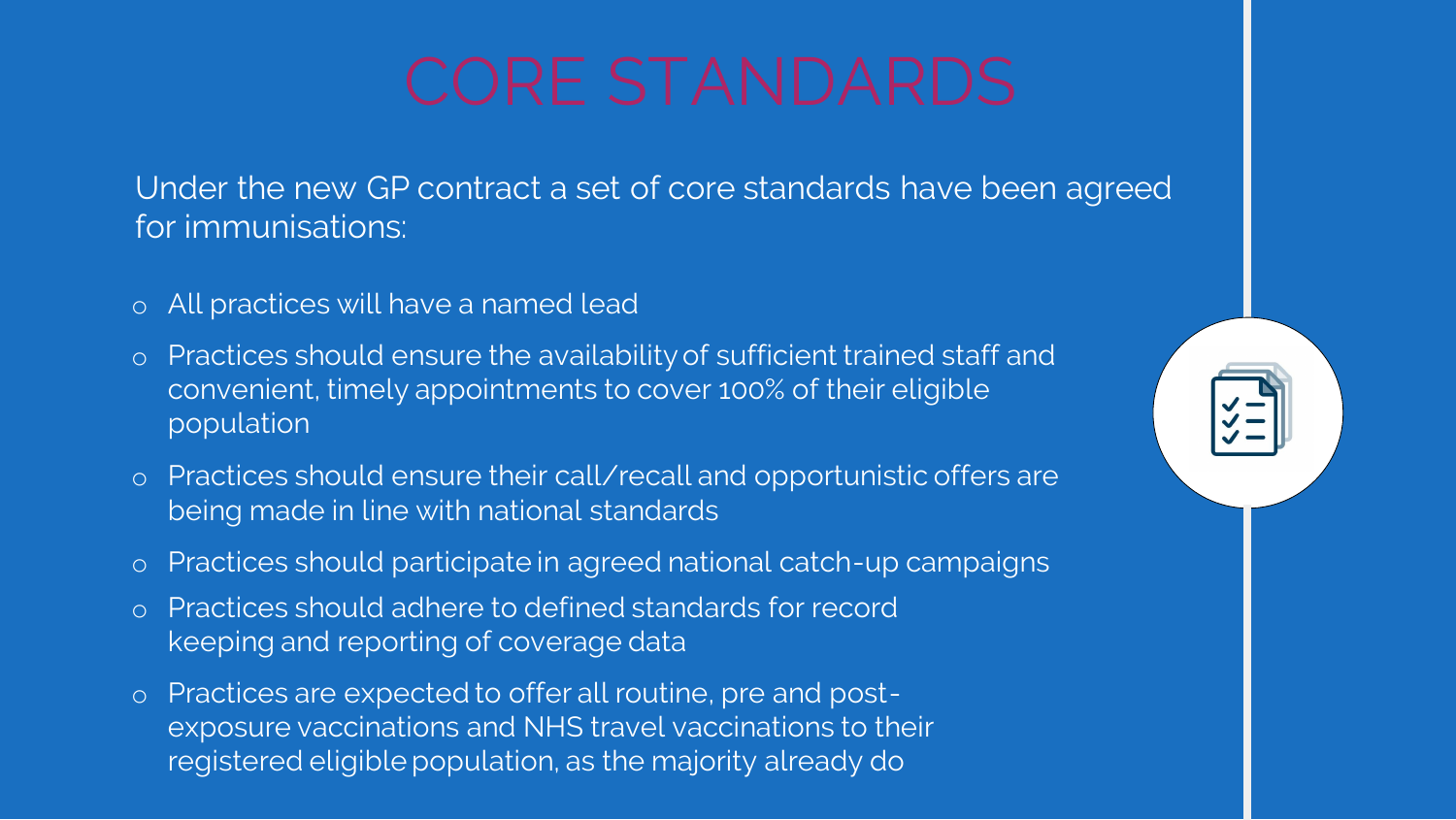- NHSE&I will issue a number of SLAs for the delivery of flu vaccinations to improve uptake in the at risk groups.
- Circulate template copy for GP use aimed at patients with particular at risk conditions
- Monthly CCG & LA teleconferences to share data, updates & solutions
- Oversee CCG/STP flu action plans
- Provide latest updates and information in a timely way
- Ensure health inequalities are addressed in plans and commissioned services

### NHSE&I

- Create 'flu action plans with targets and priorities
- Performance manage practices
- Provide assurance to NHSE&I
- Share data locally throughout the 'flu season

## HOW YOU CAN BE AN UPSTANDER Pharmacies

- 
- 
- 
- 
- Consider visits to practices to check they:
- ⚬ are cleaning their patient lists for an accurate denominator
- ⚬ are scheduling clinics from October
- ⚬ have sufficient stock but if experiencing delivery delays to
- focus on cohorts where there are no delays
- ⚬ have a proactive call and recall system
- ⚬ make a 100% offer to eligible patients
- ⚬ use recommended vaccines
- ⚬ record vaccinations given by alternative healthcare provider
	-
- ⚬ vaccinate patients even if they present late in the season ⚬ Ensure health inequalities are addressed in plans and commissioned services
- 
- 

## STPs/CCGs

## WHAT WE CAN DO Actions for NHSE&I, STPs/CCGs, Practices and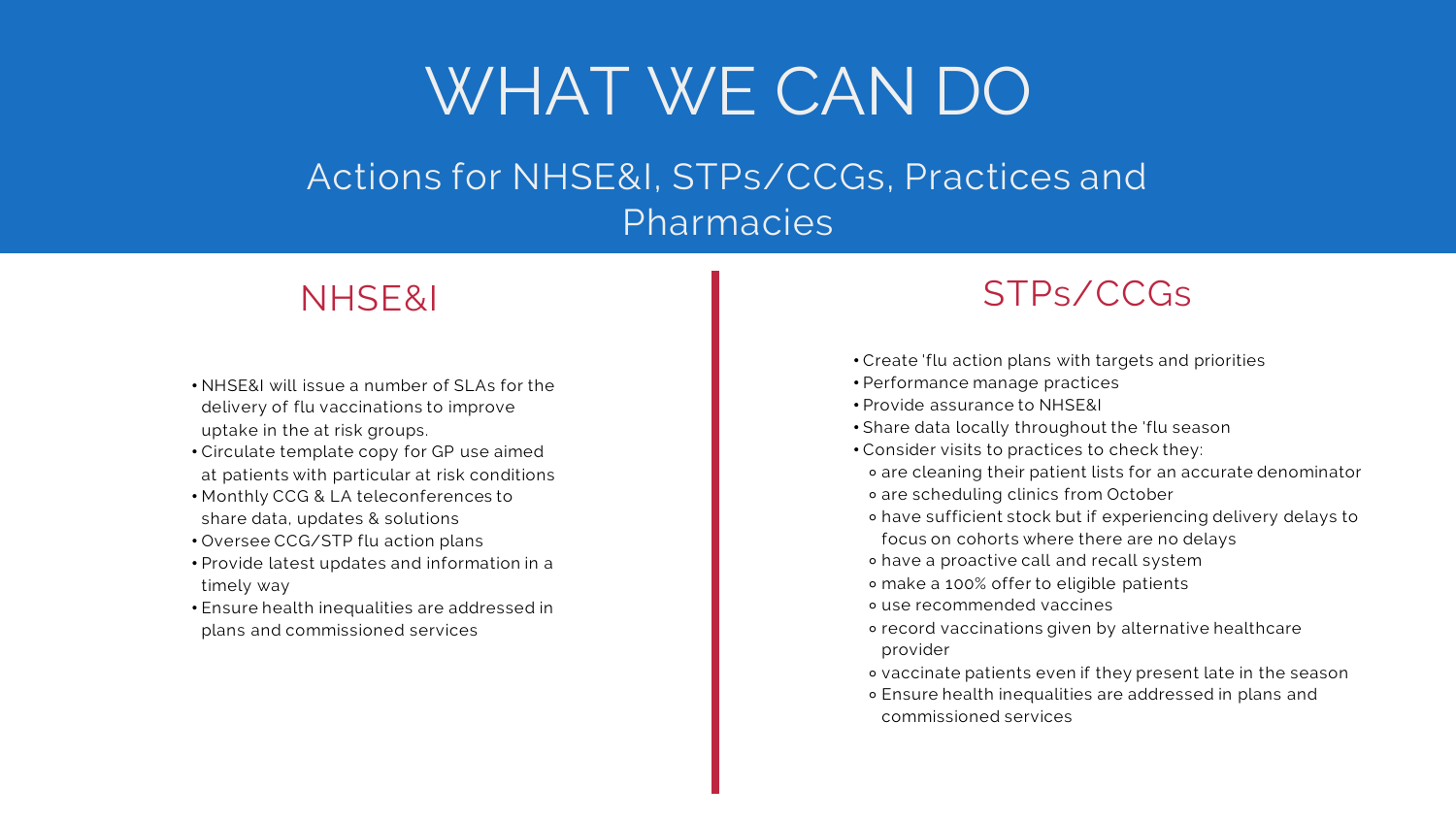## Pharmacies

- Administer flu vaccine during other appointments
- Discuss practice uptake during weekly meetings
- Consider training receptionists as often first port of call in a practice
- Designate Flu Leads within practices GPs, Nurses and Receptionists
- Promote flu vaccine on practice website
- Offer flexible clinics outside of normal working hours especially as a large proportion of under 65 years at risk are of working age.
- Routinely review IMMFORM to monitor performance
- Identify eligible patients early
- Update the patient register throughout the flu season paying attention to patients who enter at risk groups during the flu season.
- Follow-up patients, especially those in at risk groups, who do not respond or fail to attend scheduled clinics or appointments
- Offer flu vaccination in clinics and opportunistically
- Utilise clinical pharmacists to sign post and deliver immunisations
- Ensure health inequalities are addressed in your service provision
- Ensure Annual Flu Training has been completed prior to flu season
- Promote flu vaccines
- Ensure good governance and safety to avoid double jabbing

## WHAT WE CAN DO

#### HOW YOU CAN BE AN UPSTANDER Actions for NHSE&I, STPs/CCGs, Practices and **Pharmacies**

### **Practices**

- Support the delivery of flu programme
	- Ensure annual flu training has been completed prior to flu season
- Sign up to the London SLA
- - Ensure timely data flows to Sonar and practices
	- Offer flu vaccinations opportunistically
- 
- Support QOF and incentive scheme
- Promote flu vaccines in pharmacy leaflets and posters
- Discuss with patients the benefits of flu vaccinations
- Ensure good governance and safety to avoid double jabbing
- Ensure processes for off-site vaccinations e.g. in Care Homes are followed
- Ensure health inequalities are addressed in your service provision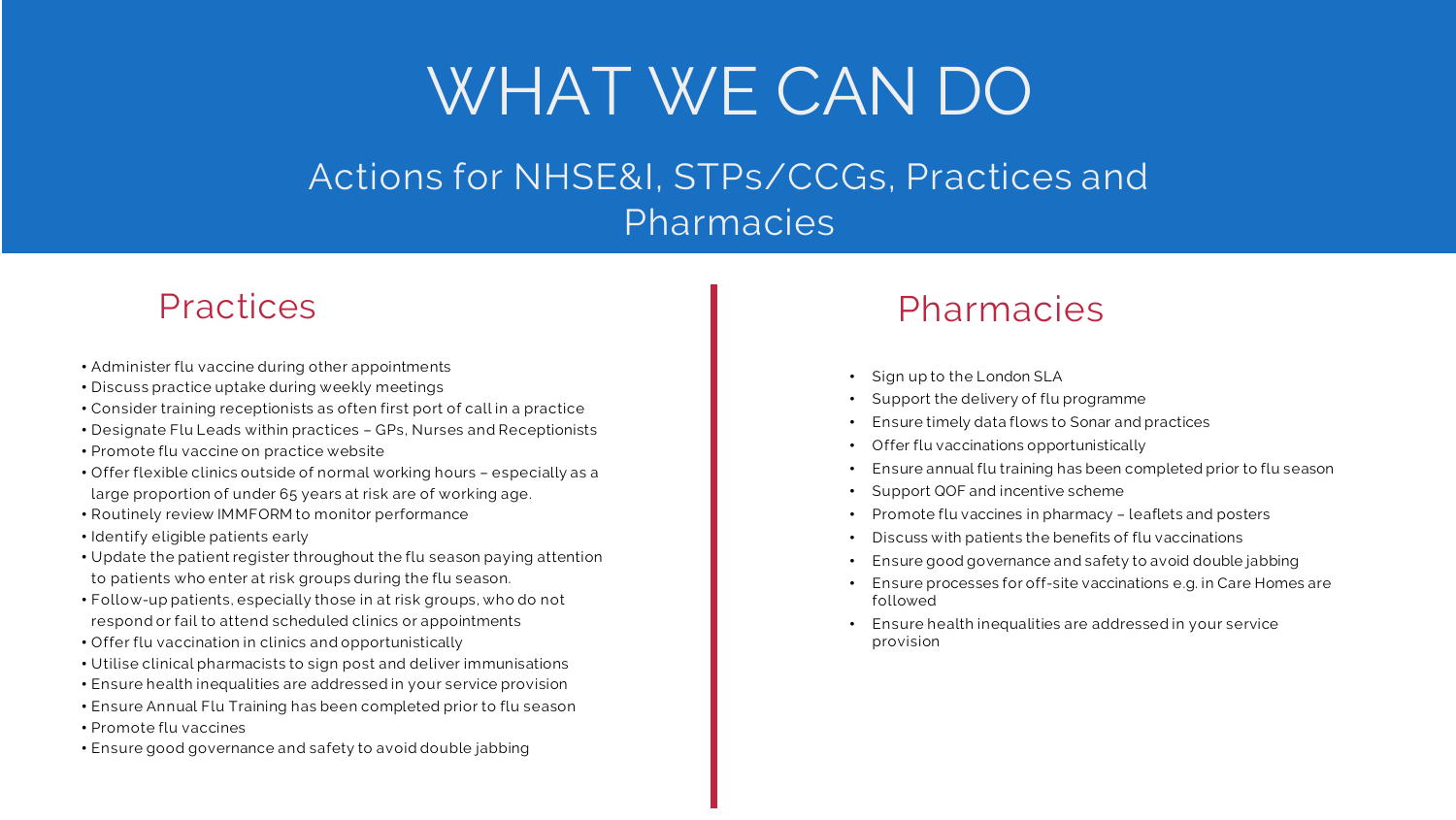## Practices and Pharmacies

## IMMUNISATIONS DURING COVID-19

Practices and Pharmacies should reassure individuals that the most up-to-date guidance on maintaining social distance in the waiting room (e.g. separating individuals by 1m plus where 2m is not possible) and decontamination of premises and equipment is being strictly followed in line with Public Health England (PHE) guidance on Infection Prevention and Control (IPC).

In practice, this may be achieved by adjusting appointment times to avoid waiting with others. In some areas, practices may also be working with neighbouring practices to deliver COVID-19 and non-COVID-19 activity on separate sites (please see below for additional information).

Compliance with national advice from PHE and others on preventing spread of coronavirus through appropriate infection control measures will help ensure parents, carers and pregnant women feel confident that it is safe to attend for vaccination. Further information on COVID-19 precautions for primary care is available on the Resource page of this guide.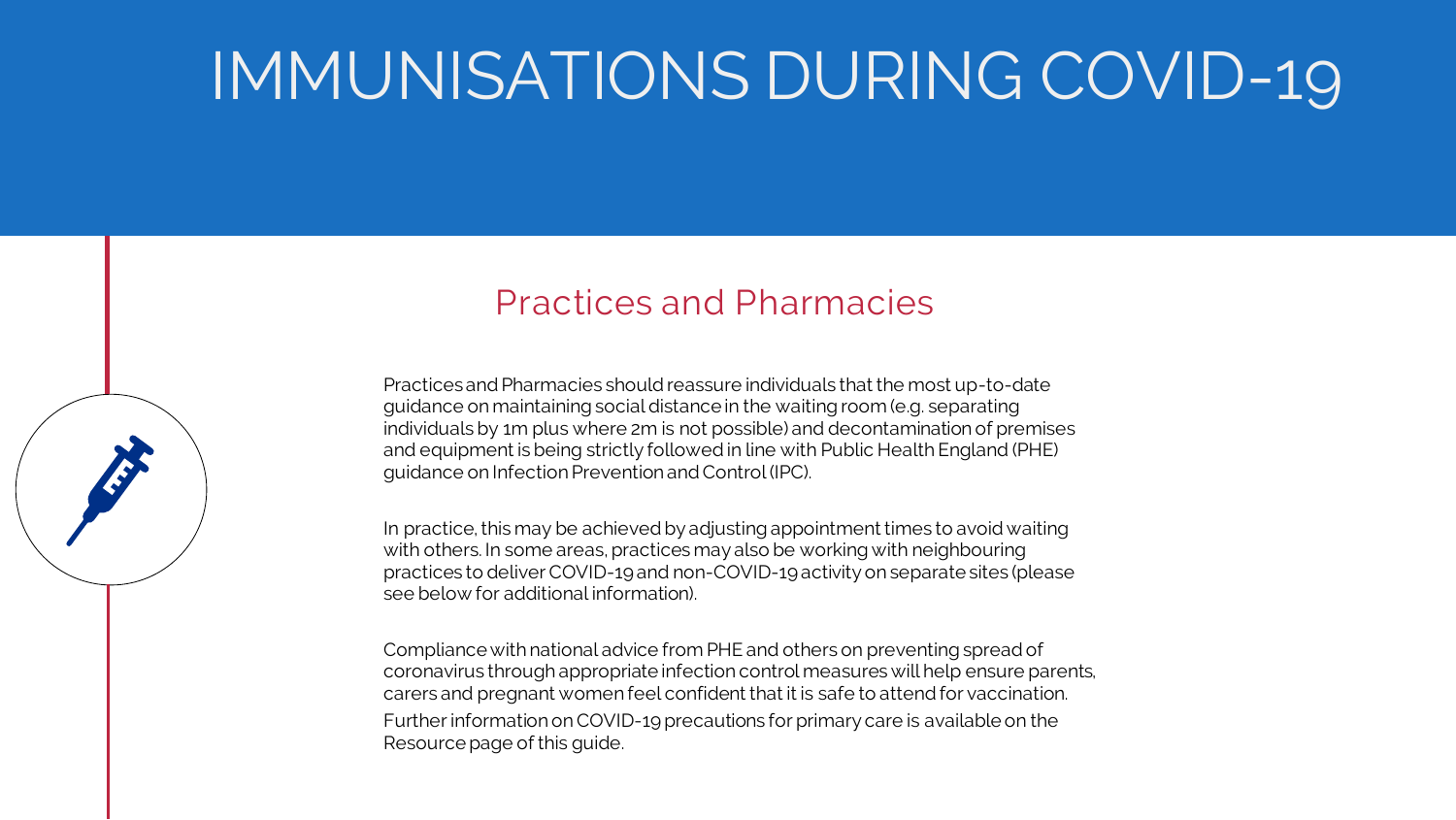- Patients should be invited try not to have drop in clinics
- It may be necessary to call or have a brief teleconsultation with patients to talk through any anxieties they may have about attending surgery
- Explain why it's important, talk through convenient time and place and if the vaccination is to take place in a different plan (e.g. cold hub), why it's different
- Use text messages to remind patients that their 'flu vaccination appointment is due and remind them they that they can come to the practice for a medical appointment
- Try to schedule the appointments rather than rely on them to book the appointment
- Do a risk assessment ask if they have symptoms, not to attend if unwell

# THE APPOINTMENT PROCESS The 'new normal'- making it safe

## Appointment

- Patient should attend alone where possible
- By having allocated appointments, it should reduce waiting times but people waiting to observe 2m social distancing guidance
- Consider using an outdoor space or use a large well ventilated room
- Only have one patient in the room at a time
- Check the patient details and check that they don't have COVID19 symptoms
- Observe PPE guidance from PHE Table 2 https://assets.publishing.service.gov.uk/government/ [uploads/system/uploads/attachment\\_data/file/878](https://assets.publishing.service.gov.uk/government/uploads/system/uploads/attachment_data/file/878750/T2_poster_Recommended_PPE_for_primary__outpatient__community_and_social_care_by_setting.pdf) 750/T2\_poster\_Recommended\_PPE\_for\_primary\_\_ou tpatient\_community\_and\_social\_care\_by\_setting.pdf
- Keep close contact to 15 minutes maximum

### Pre-appointment | Appointment | Post-appointment

Input details onto the system and ensure the data is sent to any other provider needing it if appropriate Ensure the environment is cleaned

See

[https://www.gov.uk/government/publications/wu](https://www.gov.uk/government/publications/wuhan-novel-coronavirus-infection-prevention-and-control) han-novel-coronavirus-infection-prevention-andcontrol

Ensure you have enough PPE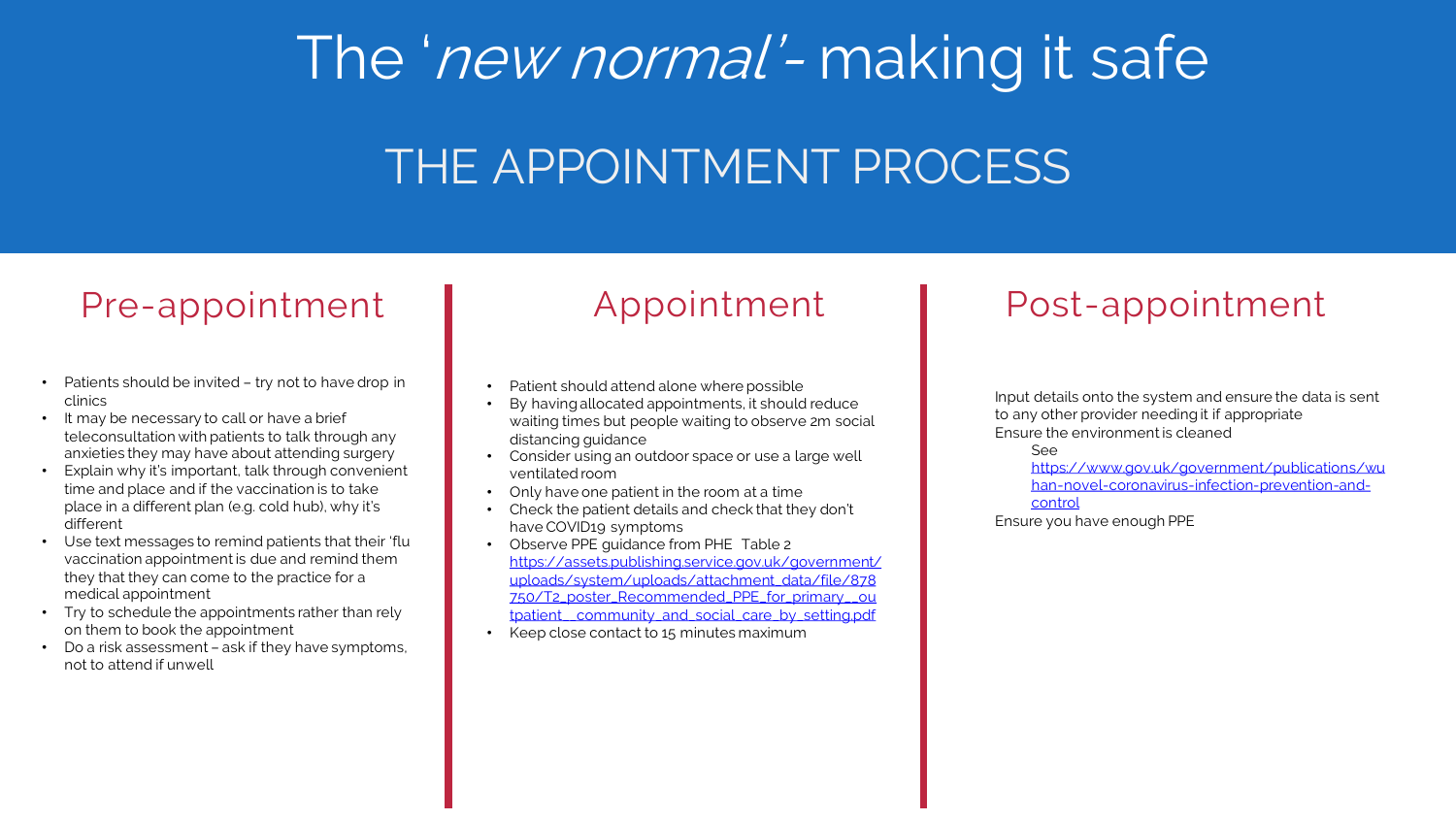## National Vaccine Uptake Ambitions

| <b>Eligible groups</b>                                  | <b>Uptake ambition</b>                                                                                                                                                           |  |  |
|---------------------------------------------------------|----------------------------------------------------------------------------------------------------------------------------------------------------------------------------------|--|--|
| Routine programme for those at risk from flu            |                                                                                                                                                                                  |  |  |
| Aged 65 years and over                                  | 75%, reflecting the World Health Organi<br>for this group.                                                                                                                       |  |  |
| Aged under 65 'at risk',<br>including pregnant<br>women | At least 55% in all clinical risk groups, ar<br>rates where those have already been ac<br>aim is to achieve at least a 75% uptake in<br>their increased risk of morbidity and mo |  |  |
| Children's programme                                    |                                                                                                                                                                                  |  |  |
| Preschool children aged 2 and 3<br>years old            | At least 50% with most practices aiming to a                                                                                                                                     |  |  |
| Primary school aged<br>children                         | An average of at least 65% to be attained b<br>all primary school years.                                                                                                         |  |  |

**Please note:** This information is correct at the time of circulation. July 2020 However, significant uplifts are expected in these cohorts, please refer to the most recent National Flu letter

ization (WHO) target

nd maintaining higher hieved. Ultimately the n these groups given rtality from flu.

achieve higher.

y every provider across

#### **Source:** Flu letter 2019/20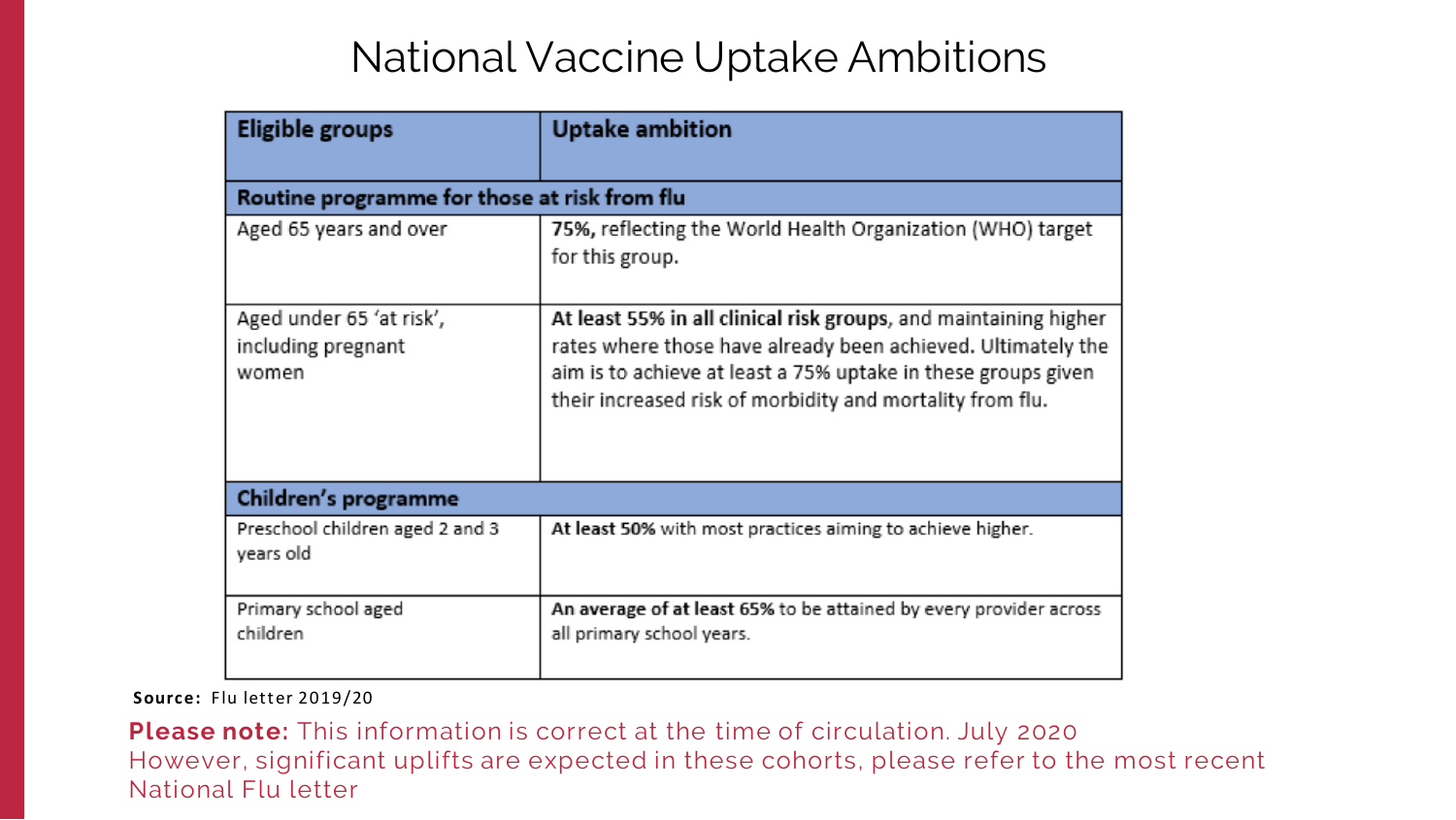## Recommended Flu Vaccines

| <b>Eligible group</b>                                                                                                        | <b>Type of flu vaccine</b>                                                                                                                                                                                                                                                                                                                             |
|------------------------------------------------------------------------------------------------------------------------------|--------------------------------------------------------------------------------------------------------------------------------------------------------------------------------------------------------------------------------------------------------------------------------------------------------------------------------------------------------|
| At risk children<br>aged from 6<br>months to less<br>than 2 years                                                            | Offer QIVe.<br>LAIV and QIVc are not licenced for ch                                                                                                                                                                                                                                                                                                   |
| At risk children<br>aged 2 to under 18<br>years                                                                              | Offer LAIV<br>If LAIV is contraindicated offer:<br>$\cdot$ QIVe to children less than 9 years o<br>· QIVc should ideally be offered to ch<br>over who access the vaccine through<br>QIVc vaccine is unavailable, GPs shor<br>• It is acceptable to offer only QIVe to<br>children contraindicated to receive L<br>who are vaccinated in a primary scho |
| Aged 2 and 3 years<br>on 31 August 2020<br>All primary school<br>aged children<br>(aged 4 to 10 on 31<br><b>August 2020)</b> | Offer LAIV<br>If child is in a clinical risk group and is<br>otherwise unsuitable) offer inactivate                                                                                                                                                                                                                                                    |
| At risk adults (aged<br>18 to 64), including<br>pregnant women                                                               | Offer:<br>· QIVc<br>$\cdot$ QIVe (as an alternative to QIVc)                                                                                                                                                                                                                                                                                           |
| Those aged 65<br>years and over                                                                                              | Offer:<br>. aTIV* should be offered as it is cons<br>standard dose non-adjuvanted trivale<br>influenza vaccines.<br>$\cdot$ QIVc is suitable for use in this age g<br>* It is recommended that those who k<br>offered aTIV 'off-label'.                                                                                                                |

hildren under 2 years of age.

of age.

- hildren aged 9 years and
- h general practice. Where
- uld offer QIVe.
- to the small number of
- LAIV aged 9 years and over
- ool setting.

If contraindicated to LAIV (or it is ed influenza vaccine (see above).

 $sidered$  to be more effective than lent and egg-based quadrivalent

group if aTIV is not available. become 65 before 31 March 2021 are

|                                                                                                                                                                                                                    | trian z years                                                                                                                |
|--------------------------------------------------------------------------------------------------------------------------------------------------------------------------------------------------------------------|------------------------------------------------------------------------------------------------------------------------------|
|                                                                                                                                                                                                                    | At risk children<br>aged 2 to under 18<br>years                                                                              |
| <b>Providers should ensure that they have ordered</b><br>adequate supplies of the recommended vaccines<br>for their different patient groups, as set out in the<br><b>Letter from NHS England in December 2019</b> | Aged 2 and 3 years<br>on 31 August 2020<br>All primary school<br>aged children<br>(aged 4 to 10 on 31<br><b>August 2020)</b> |

**Source**:<https://www.england.nhs.uk/wp-content/uploads/2020/05/national-flu-immunisation-programme-2020-2021.pdf>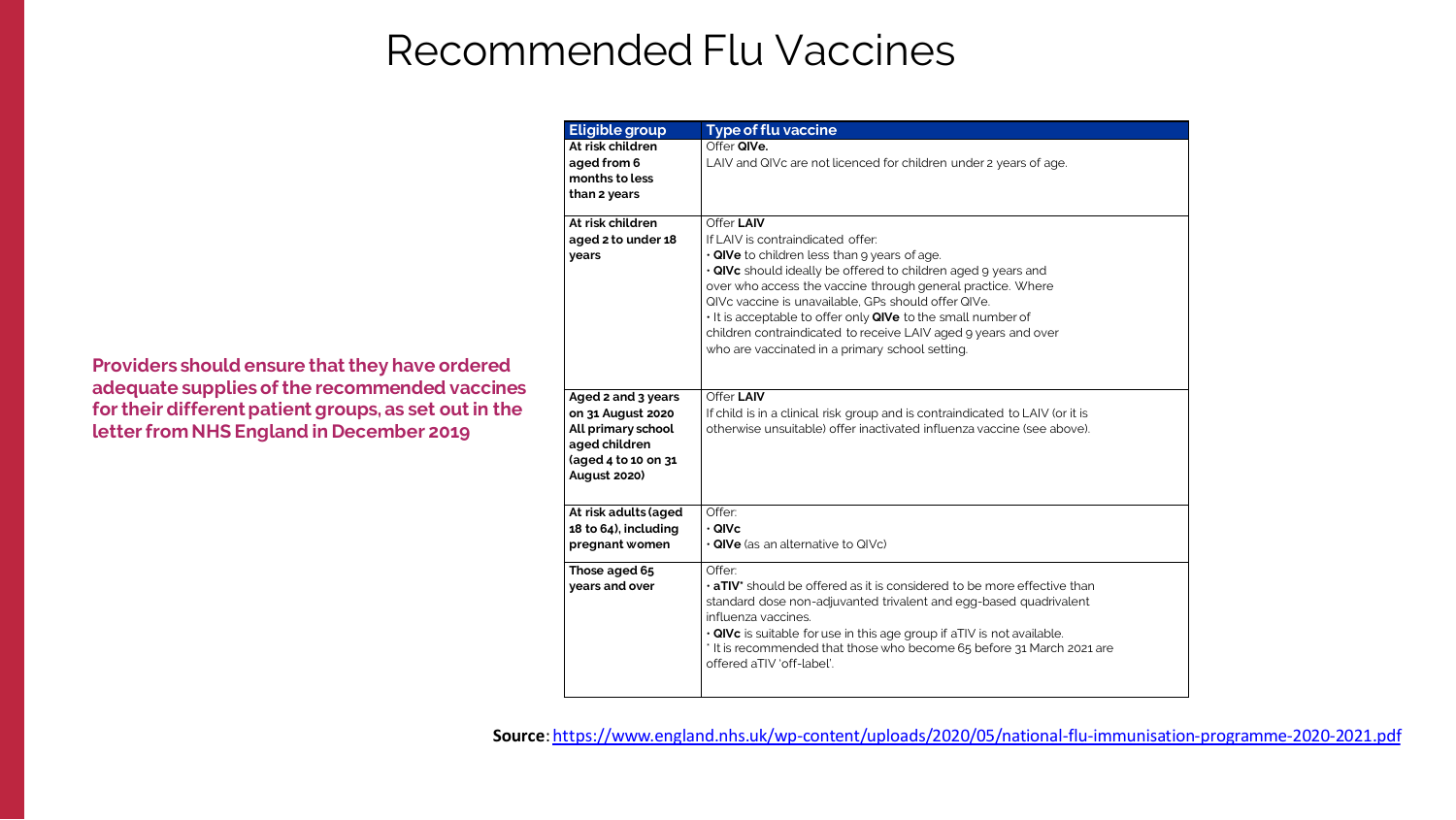## DATA FLOWS FROM OTHER PROVIDERS

Data from Maternity units/Acute Trusts will be sent to practices within 24 hours (48 hours on weekends). Practices must upload the data onto the patient record as soon as it is received.

#### Maternity/Acute Trust

Since last season practices have been receiving a notification from Sonar when a vaccination has been delivered in pharmacy. However, this **still needs to be uploaded manually** by the practice so that it is recorded in the patient record and can be extracted by IMMFORM.

GPs must ensure that the correct email is registered with Sonar or they will not receive the Pharmacy notifications. Last season the majority of notifications were received from Sonar within 24 hours.

School providers are responsible for vaccinating children from the age of 5 to 11 years (Reception to Year 7) at school and all ages in special schools. Data will be sent to the practice generic workflow/discharge email address every two weeks during the flu season. The practice should update the patient record as soon as they receive the data. Please note that if a parent requests their GP to provide the flu vaccination for their child (irrespective of 'at risk' status) the GP should vaccinate and may claim an item of service payment of £10.06 in the usual way. The Practice should **always** provide details of the child to the School provider to avoid double jabbing.



#### Pharmacy

#### School Aged Vaccination Provider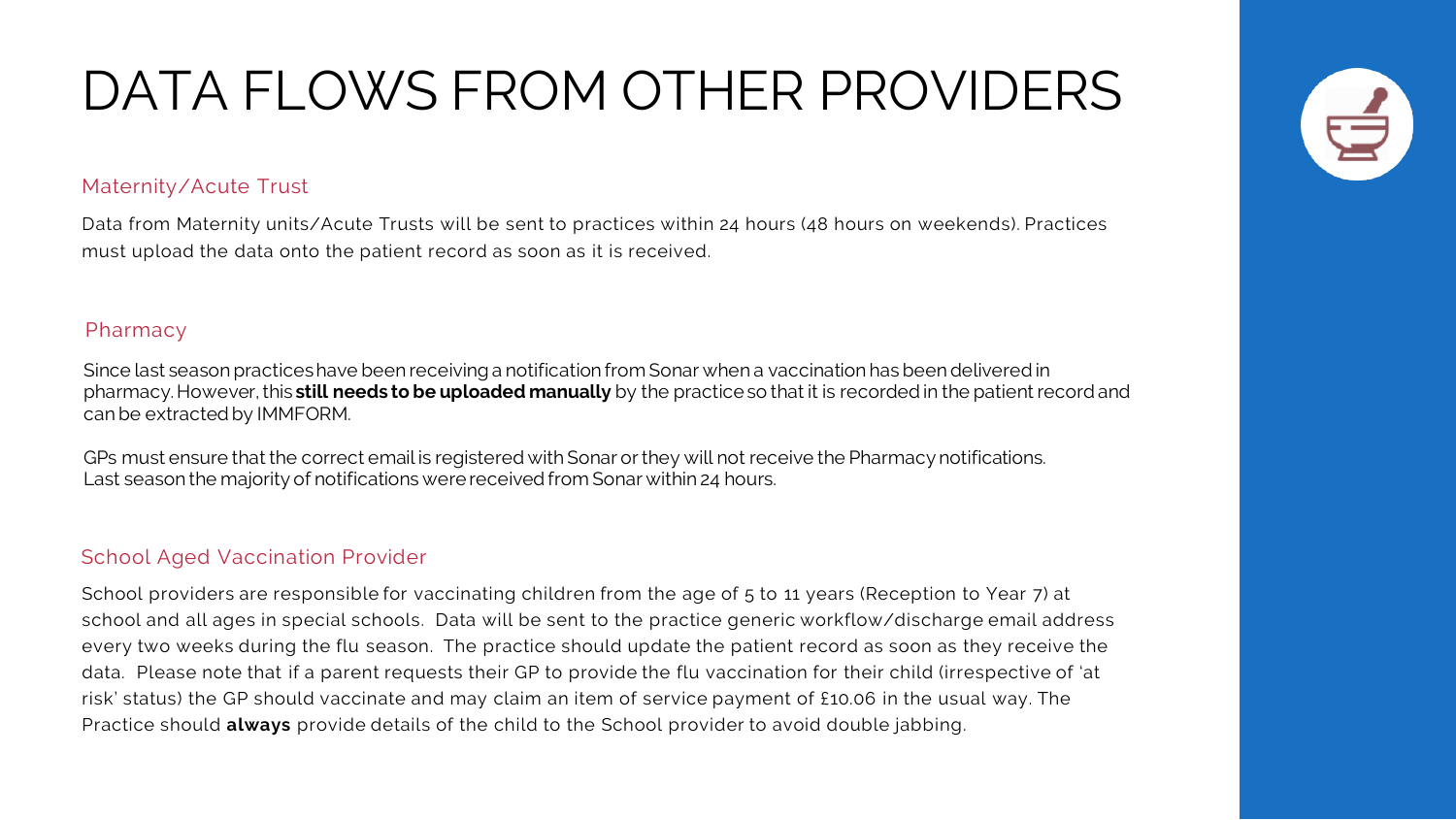## **QOF**

**Please note:** NHSE&I and the BMA are currently negotiating QOF and this guidance will be updated once negotiations are complete

These targets are for the uptake levels GPs should reach in 2020/21. GPs are entitled to QoF payments based on the percentage of patients who have received the flu vaccine, with the following conditions:

### CHD007

The percentage of patients with **coronary heart disease** who have had influenza immunisation in the preceding 1 August to 31 March – **7 points**. Achievement Thresholds 56-96%.

## STIA009

The percentage of patients with **stroke or TIA** who have had influenza immunisation in the preceding 1 August to 31 March – **2 points**. Achievement Thresholds 55-95%.

### DM018

The percentage of patients with **diabetes** on the register who have had influenza immunisation in the preceding 1 August to 31 March – **3 points**. Achievement Thresholds 55-95%.

### COPD007

The percentage of patients with **COPD** who have had influenza immunisation in the preceding 1 August to 31 March – **6 points**. Achievement Thresholds 57-97%.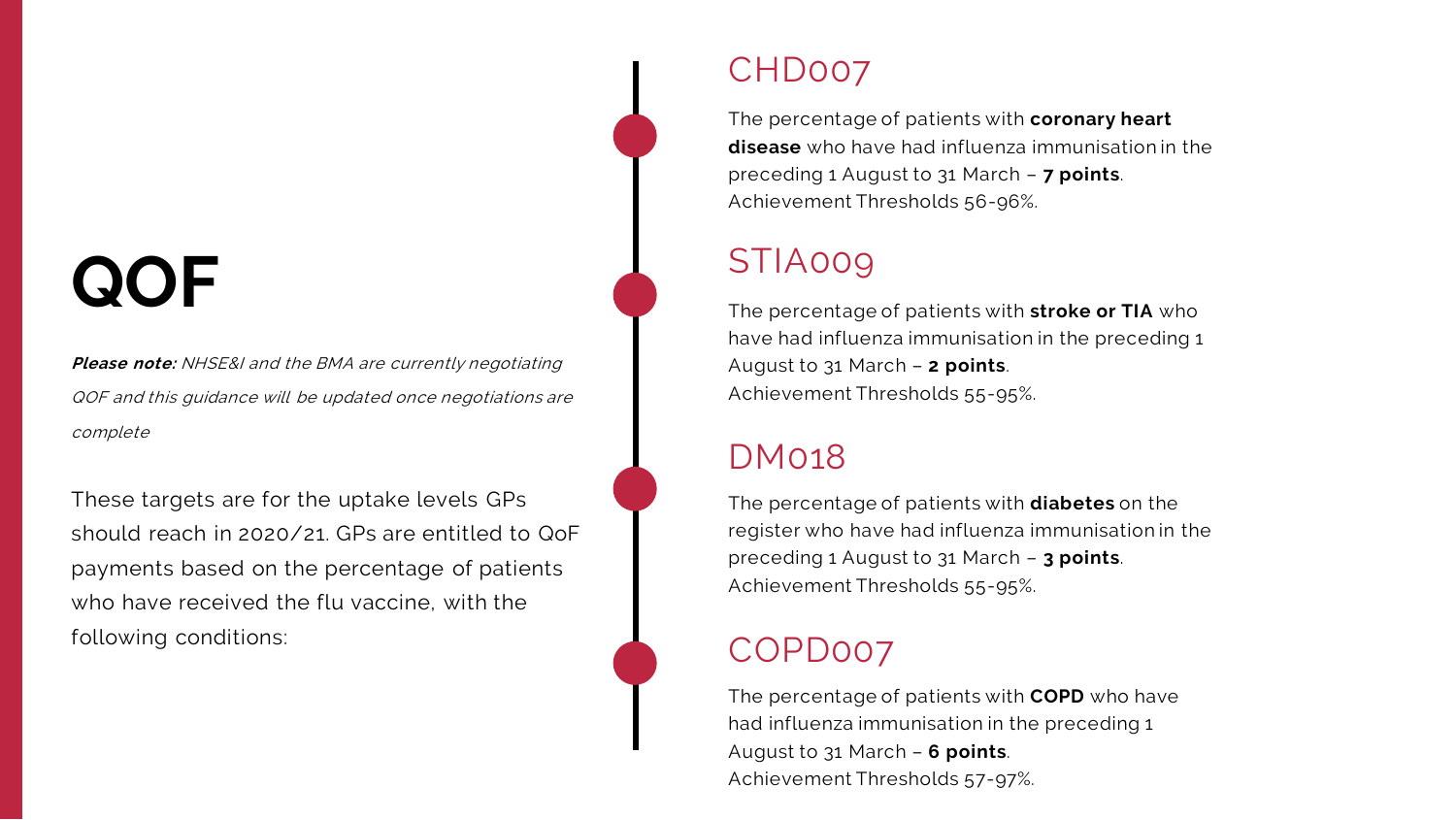## **QOF**

In 20120/21. GPs will be entitled to incentive payments for PCNs to improve seasonal flu vaccine coverage for the over 65 age group, in collaboration with community pharmacies

There will be an aligned incentive for community pharmacy in the Pharmacy Quality Scheme (PQS)

## Asthma Domain:

Improvements to the register, diagnosis and ongoing care of patients

## COPD Domain:

Improvements to the accuracy and timeliness of diagnosis and ongoing care of patients

## Heart Failure Domain

Improvements to the accuracy and timeliness of diagnosis and focus upon ongoing review and medication optimisation

## Diabetes Domain

A new indicator will be introduced to incentivize practices to offer an annual HbA1c test in people known to have non-diabetic hyper glycaemia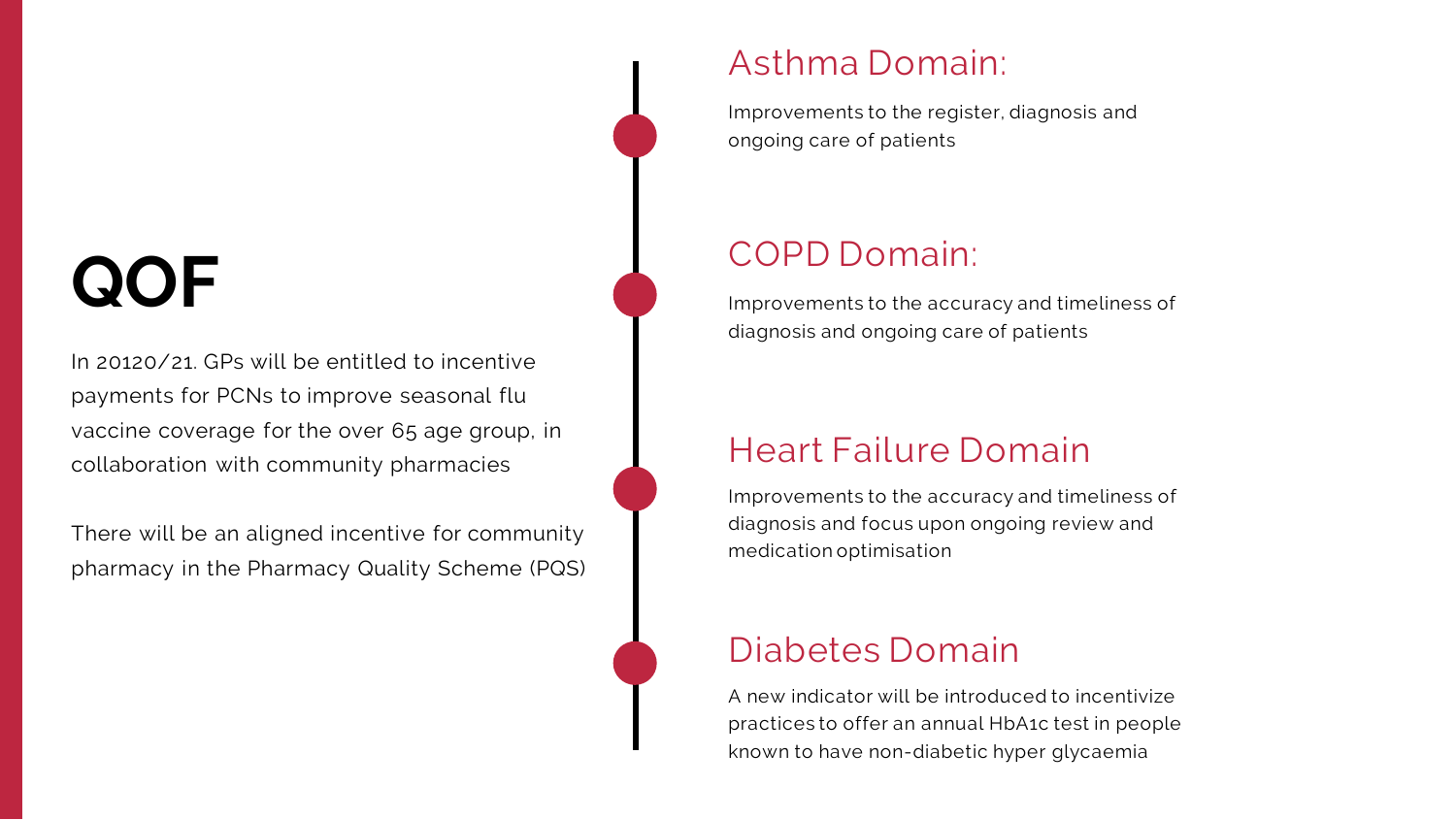

# **0%**

of London CCGs achieved the national interim minimum target of 55% in 2019/20











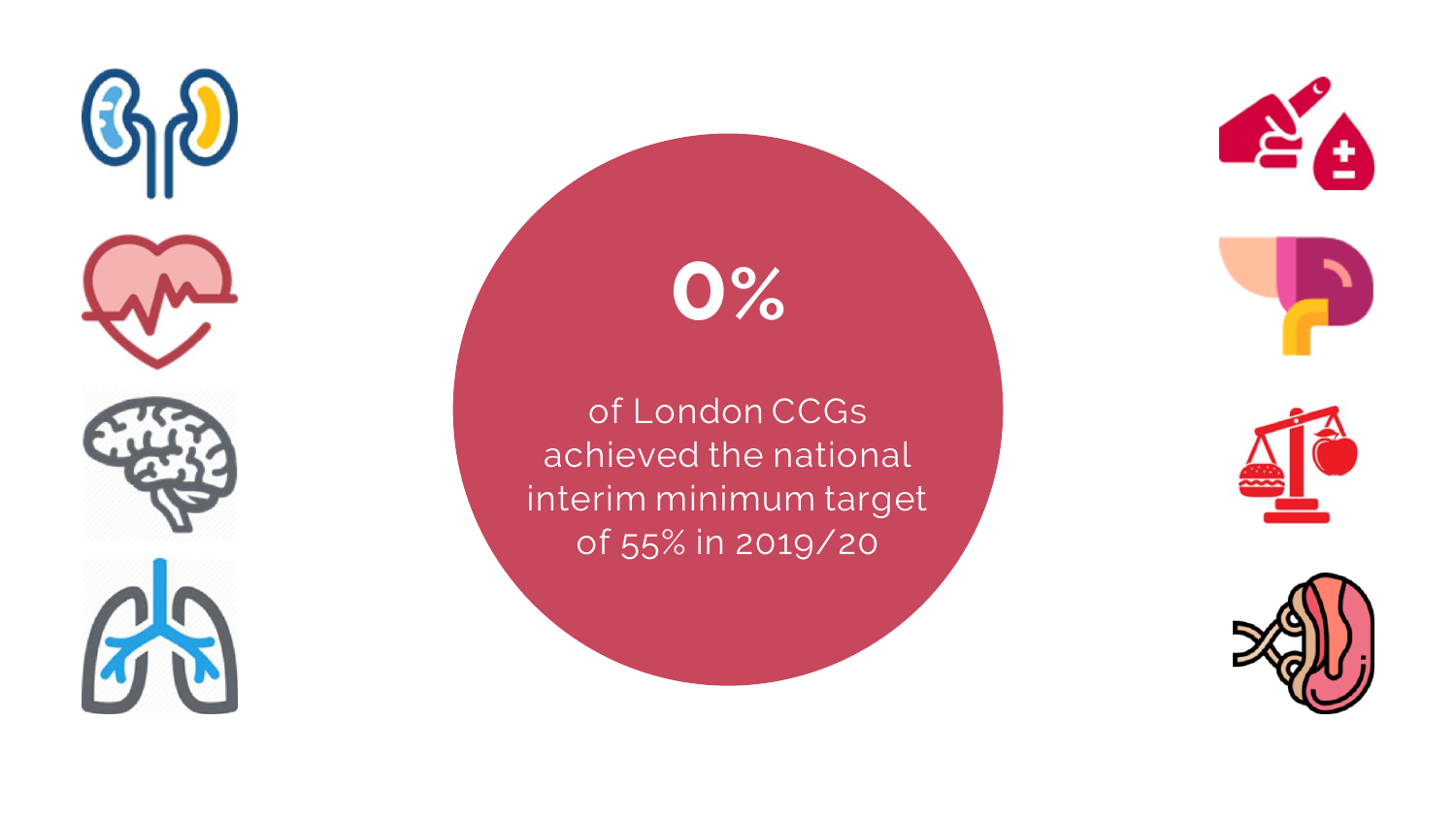

# **London Rank**

• In 2019/20 London region was ranked **10 th out of 10 Regions** in England for the overall under 65s at risk

- cohort
- 
- 

• However, as a region London vaccinated 217,672 more than the highest performing region

#### • **At the end of the 2019/20 flu season 642,415 individuals remained vulnerable to flu**

This represents an estimated loss of income of around **£6,500,000** across all London CCCGs based on the NHSE item of service payment of £10.06. This does not include any vaccine discounts negotiated by practices with suppliers and QoF points. With discounts, the total loss of income will be greater.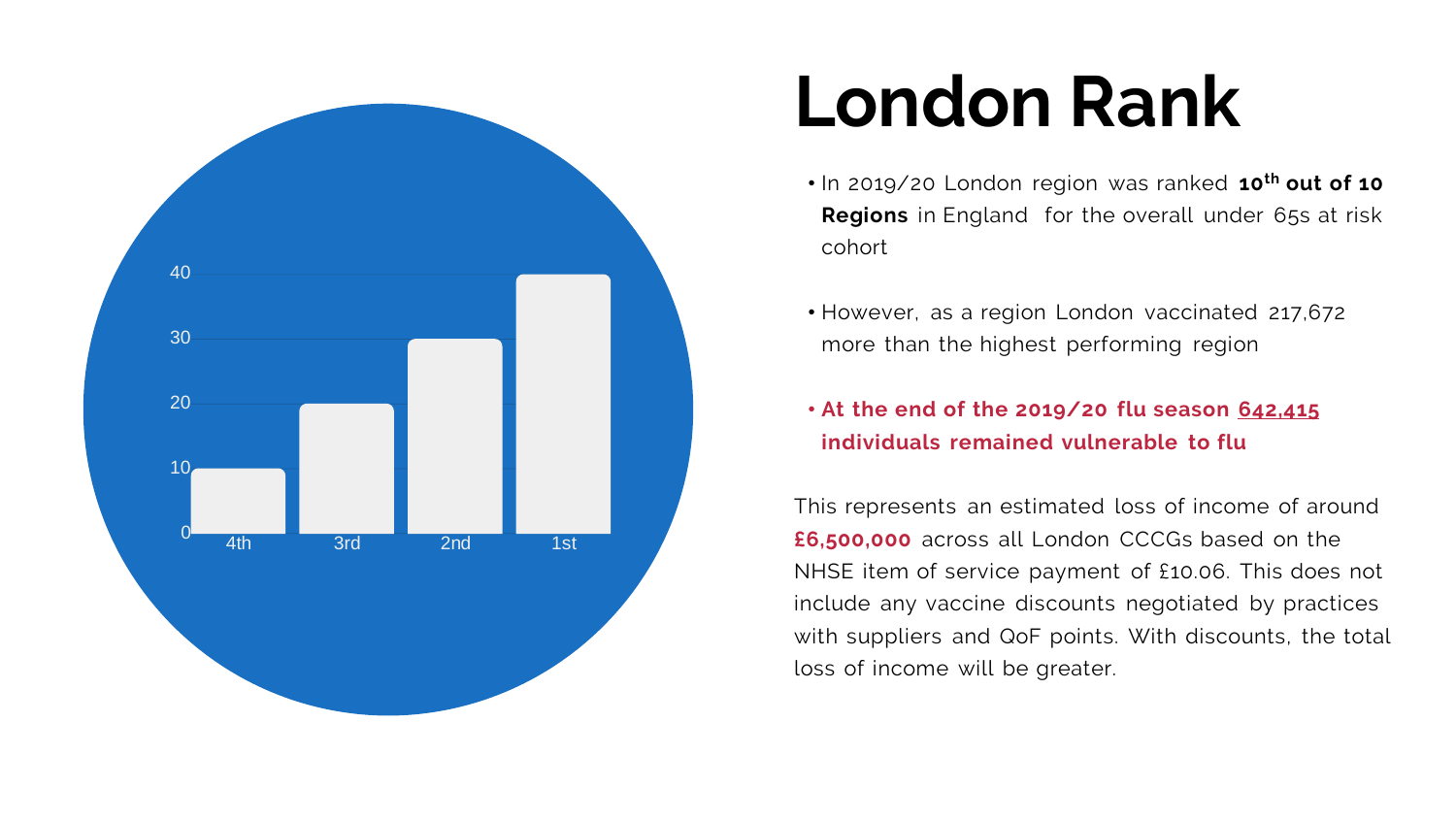

# **CCG RANK**

• In 2019/20 **Southwark CCG** was ranked **12th** in London for the overall under 65s at risk cohort compared to 15th in 2018/19

• Out of a total of **39,262** eligible patients, **17,150** were

- 
- vaccinated
- 

#### • **22,112 individuals remained vulnerable to flu**

This represents an estimated loss of income of around **£222,447** across all **34** practices based on the NHSE item of service payment of £10.06. This does not include any vaccine discounts negotiated by practices with suppliers and QoF points. With discounts, the total loss of income will be greater.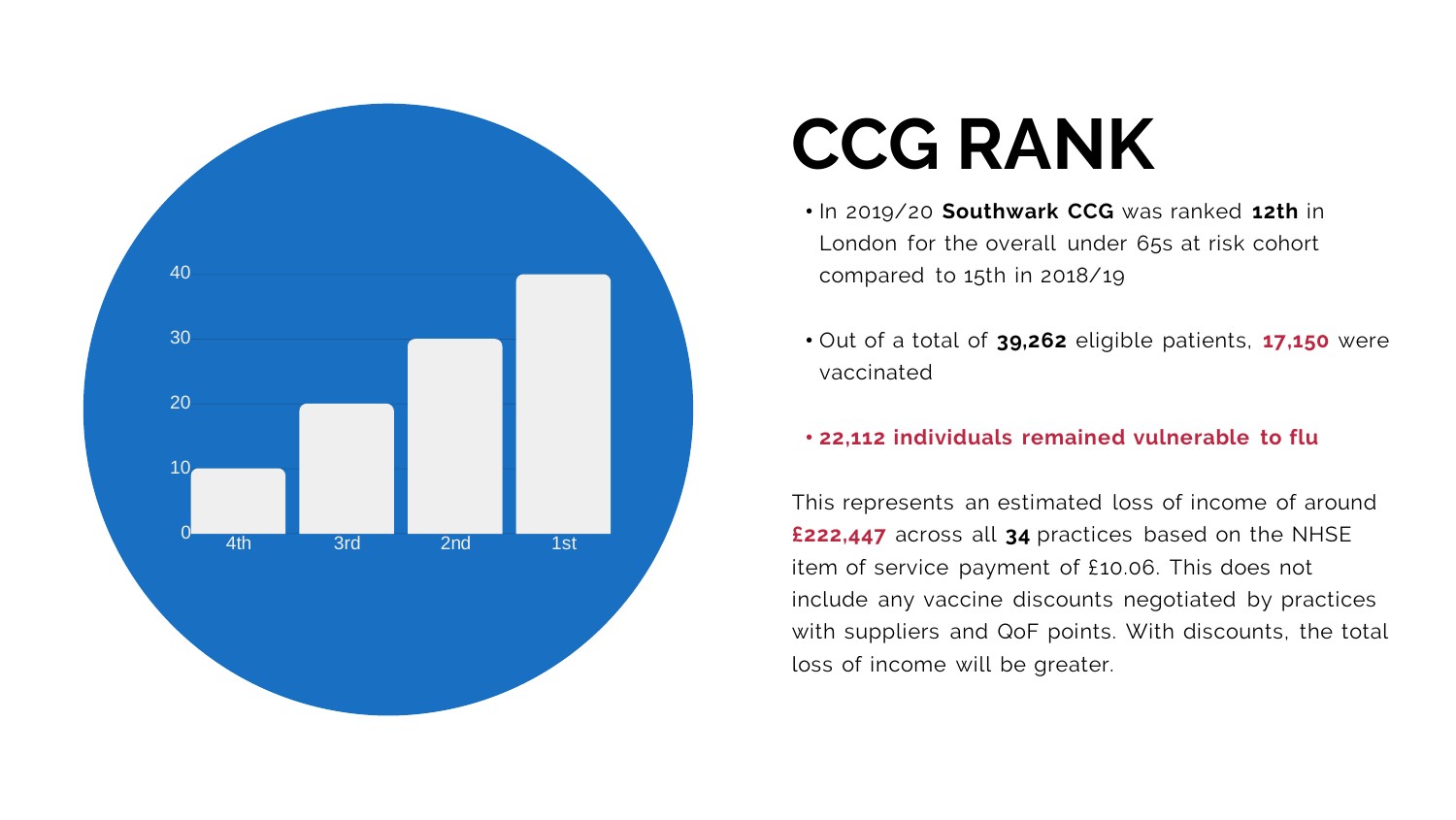

40

30

20

10

 $\mathsf{O}^\mathsf{L}$ 

# **CCG performance across London**

- All 32 London CCGs achieved **less than 55%** (this refers to the minimum achievement required in 2019/20)
- Highest performing CCG was Newham which achieved a **46.9%** uptake
- Lowest performing CCG was Hammersmith & Fulham which achieved a **28.7%** uptake

**The expectation is all CCGs achieve as a minimum 75% uptake for the 2020/21 'flu season**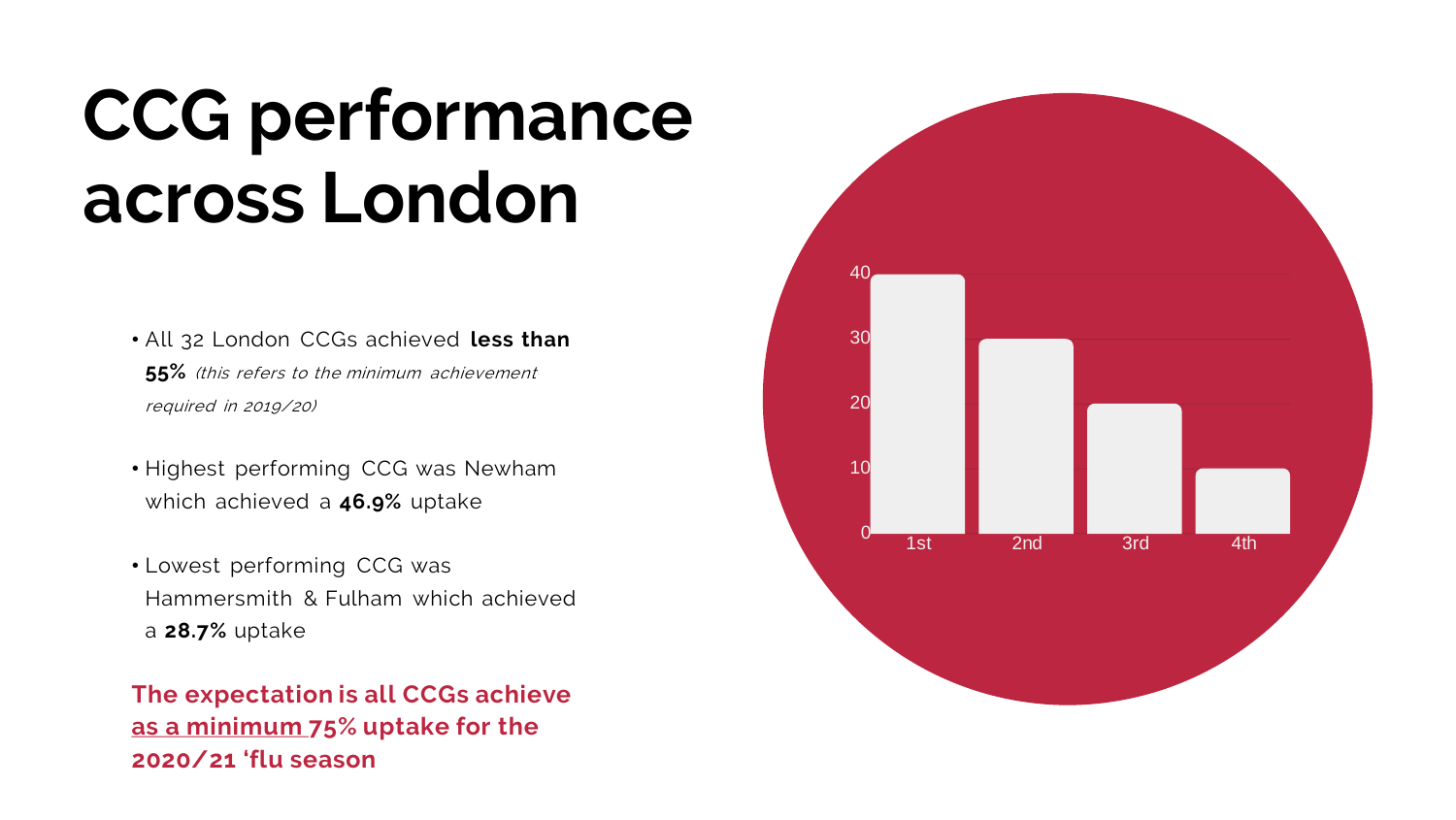

## **Southwark Practice Performance**

- **32** practices achieved **less than 55%**
- **2** practices achieved the minimum national target of 55% or above
- Highest performing practice achieved **58.1%** uptake
- Lowest performing practice achieved **31.0%** uptake
- **The expectation is all practices achieve as a minimum 75% uptake for the 2020/21 'flu season**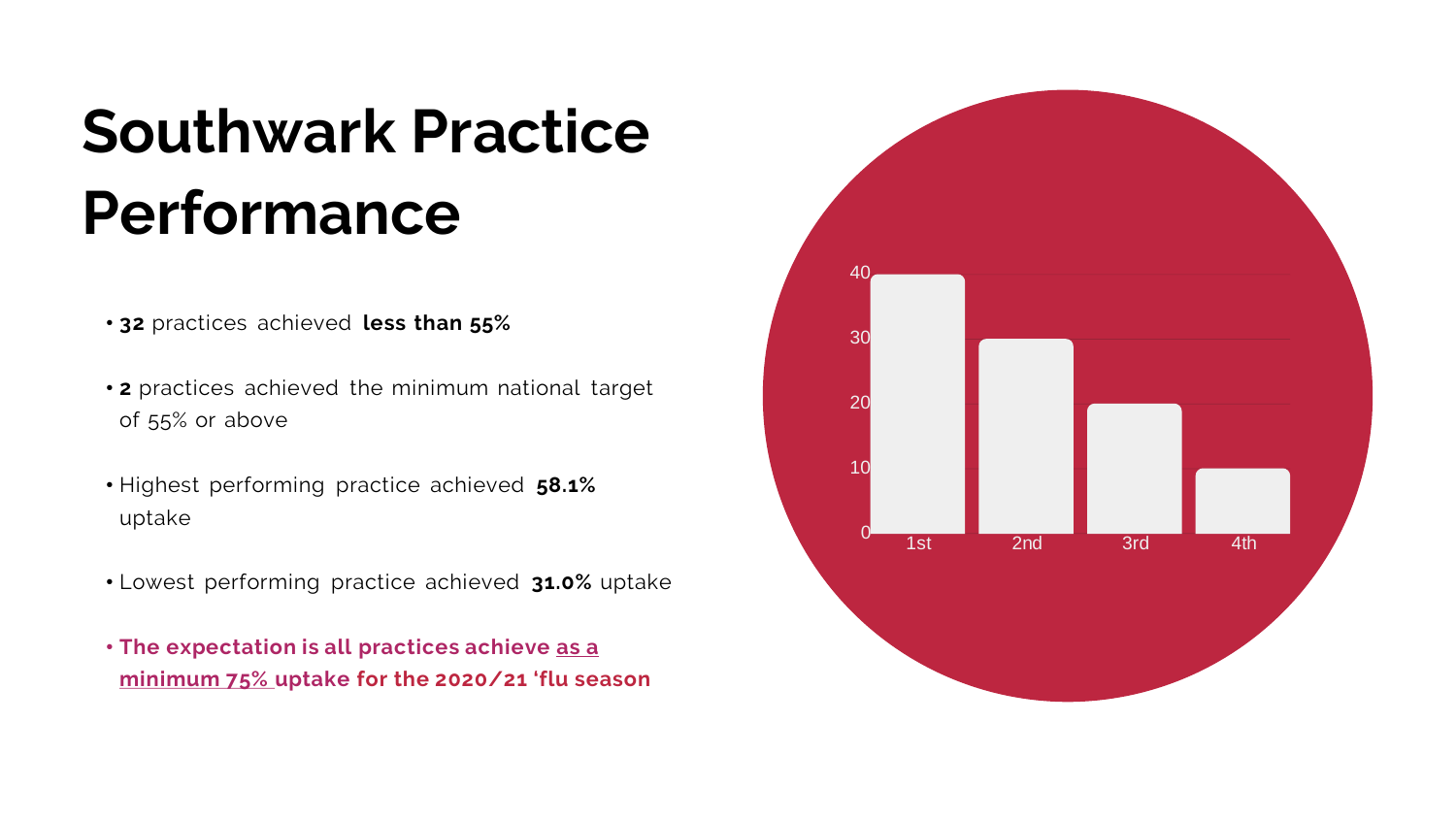

# **IMPACT OF FLU**

## FACTS TO CONSIDER



Individuals with **heart disease** can get a severe form of Influenza and are 11 times more likely to die from the influenza infection.

**37.8%** patients with heart disease were vaccinated in **Southwark CCG**, leaving **2,819** individuals in this cohort vulnerable to flu. **Comparison data:**

- London 35.8%
- England 41.1%

Individuals with **liver disease** are 50 times more likely to die from the influenza infection. Flu can worsen liver diseases or increase the rate of rejection and drug toxicity in individuals who have had a liver transplant.

**42.7%** patients with liver disease were vaccinated in **Southwark CCG**, leaving **1,991** individuals in this cohort vulnerable to flu. **Comparison data:**

- London 36.5%
- England 37.3%

Individuals with **asplenia** can get a severe form of Influenza and are 11 times more likely to die from the influenza infection.

**31.3%** with asplenia were vaccinated in **Southwark CCG**, leaving **2,390** individuals in this cohort vulnerable to flu. **Comparison data:**

- London 26.9%
- England 33.2%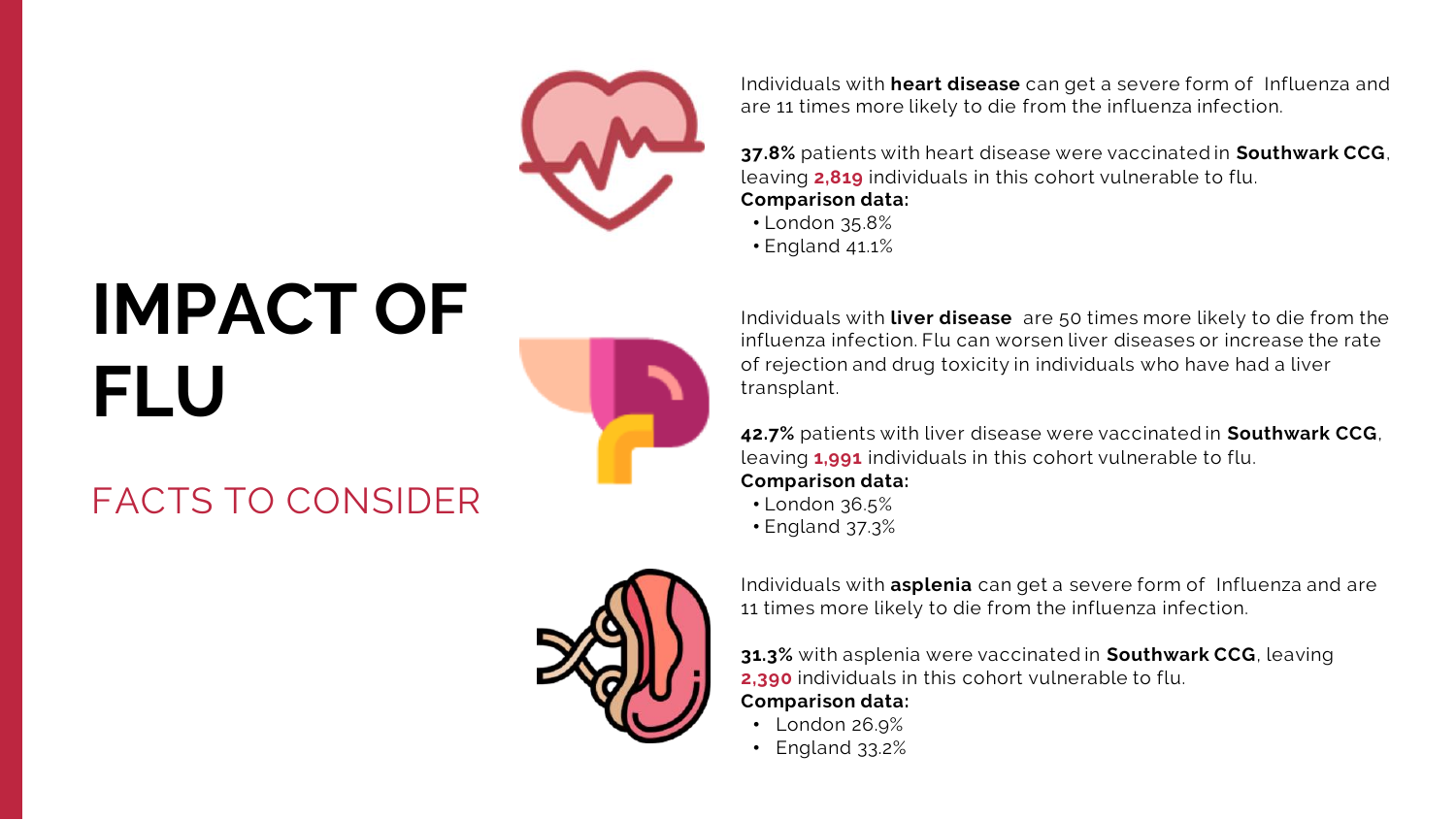

Individuals with **respiratory disease** can get a severe form of Influenza and are 11 times more likely to die from the influenza infection.

**46.4%** patients with a respiratory disease in **Southwark CCG** were vaccinated, leaving **7,389** individuals vulnerable to flu. **Comparison data:**

- London 45.0%
- England 48.8%



## A weakened immune system due to a medical condition or drugs puts

**immunosuppressed** individuals at a greater risk of catching or developing infections including flu. It also puts patients at a greater risk of developing complications from flu, such as secondary lung infections or pneumonia. The risk of death from flu is almost 50 times greater in patients with weakened immune systems **43.4%** immunosuppressed patients in **Southwark CCG** were vaccinated, leaving **2,400**  individuals vulnerable to flu.

#### **Comparison data:**

- London 39.9%
- England 44.0%

Individuals with **diabetes** can get a severe form of Influenza and are 11 times more likely to die from the influenza infection.



**60.0%** patients with diabetes in **Southwark CCG** were vaccinated, leaving **4,395** individuals vulnerable to flu.

#### **Comparison data:**

- London 60.4%
- England 61.2%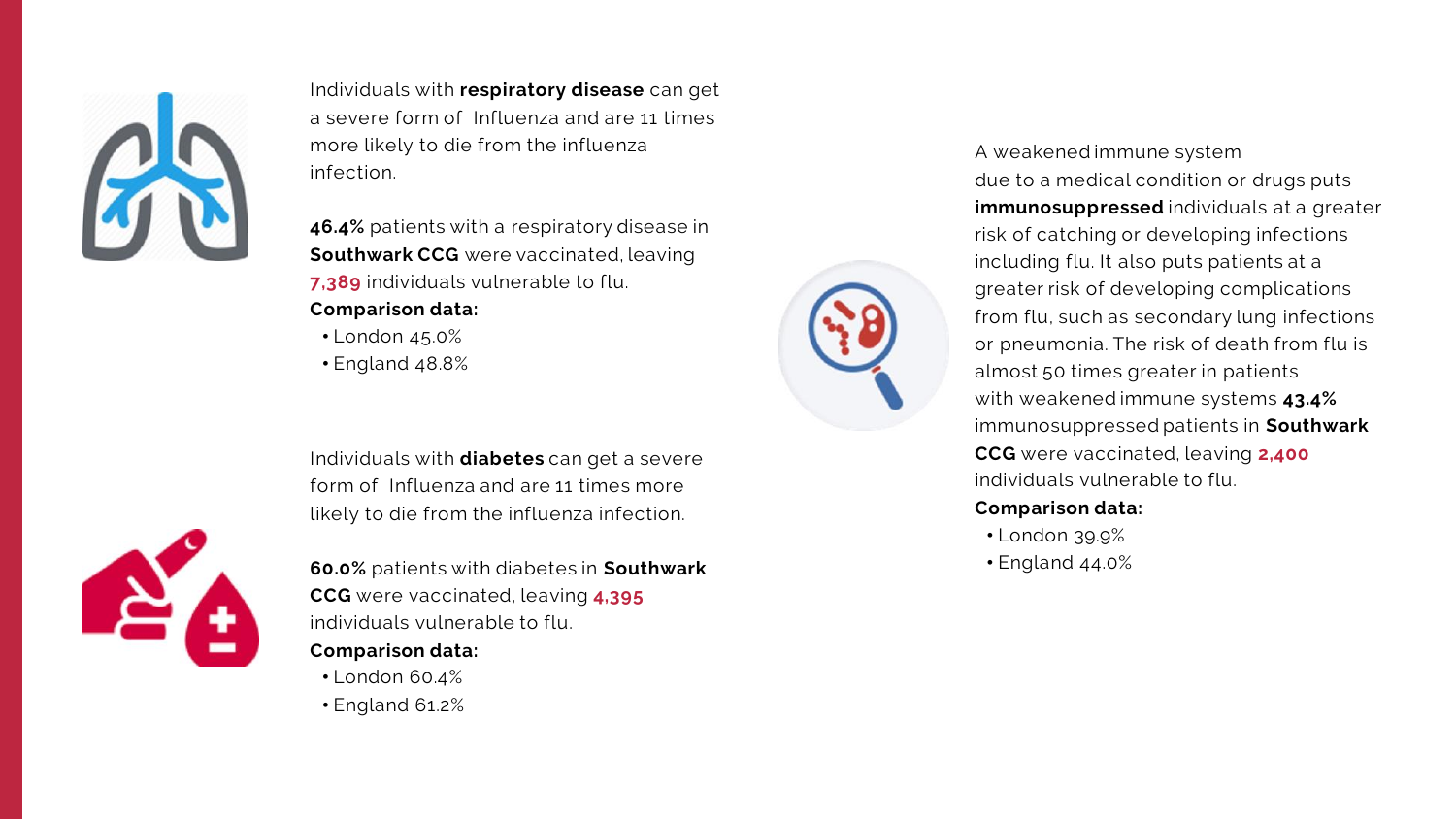**Morbidly obese** individuals can get a severe form of Influenza and are 11 times more likely to die from the influenza infection.



**48.0%** of patients who were morbidly obese were vaccinated leaving a total of **51** morbidly obese individuals were left unvaccinated in **Southwark CCG**. **Comparison data:**

- London 49.3%
- England 52.4%





Flu in individuals with a **neurological condition** can make their condition worse as a result of fever and difficulty in breathing which are common symptoms of flu. It can also lead to problems with other organs. The risk of death from flu is 40 times higher in those with a neurological disease.

**39.9%** patients with a neurological disease in **Southwark CCG** were vaccinated, leaving **2,450** individuals vulnerable to flu.

#### **Comparison data:**

- London 38.3%
- England 42.3%

Individuals with **kidney disease** can get a severe form of Influenza and are 11 times more likely to die from the influenza infection.

**51.2%** of patients with a kidney disease in **Southwark CCG** were vaccinated, leaving **1,054** individuals vulnerable to flu. **Comparison data:**

- London 47.2%
- England 50.6%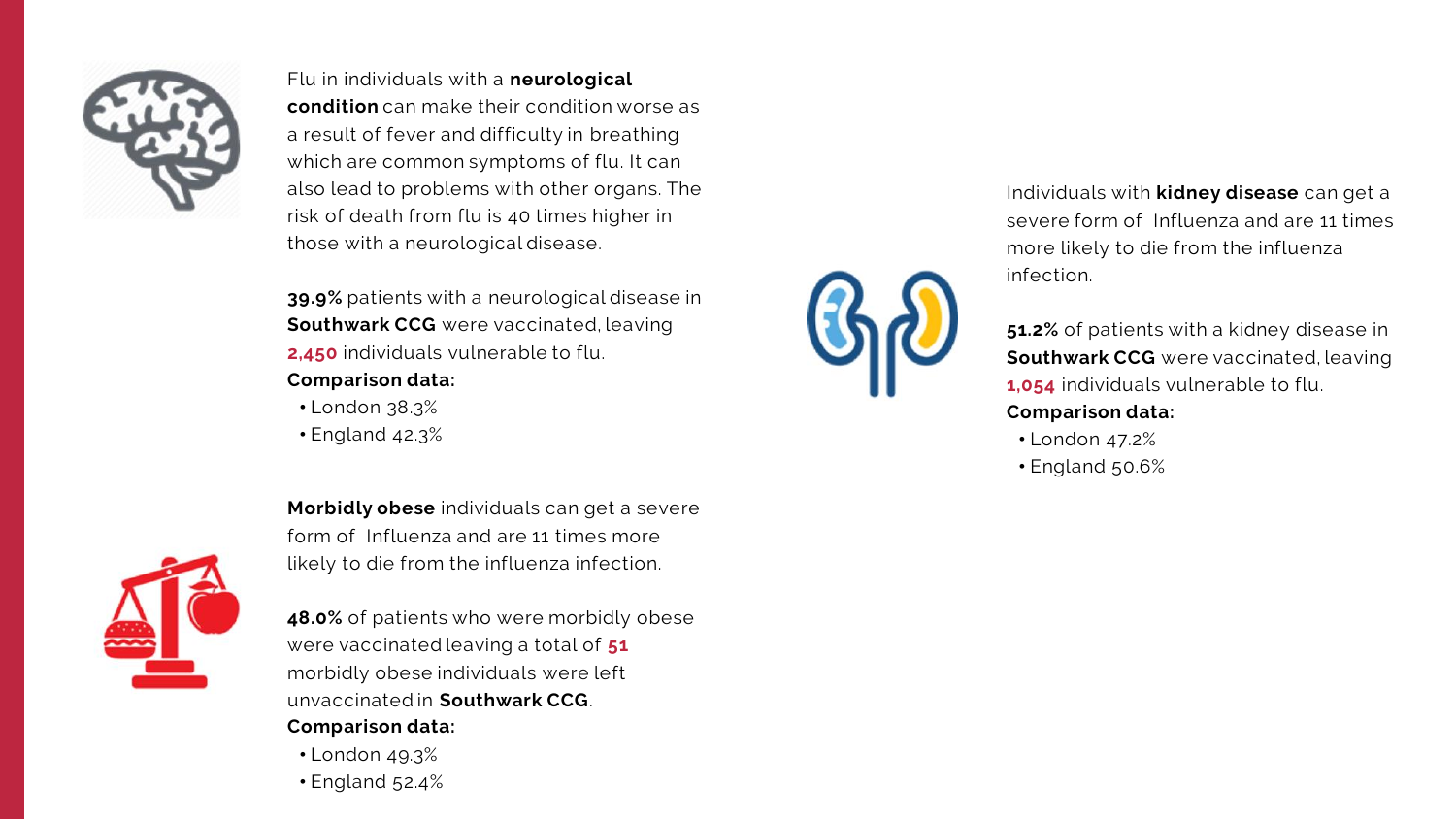# **LINKS/RESOURCES**

#### <https://www.gov.uk/government/publications/flu-vaccination-who-should-have-it-this-winter-and-why>

Which lists the following at risk groups:

- a heart problem a chest complaint or breathing difficulties, including bronchitis, emphysema or severe asthma
- a kidney disease lowered immunity due to disease or treatment (such as steroid medication or cancer treatment)
- liver disease had a stroke or a transient ischaemic attack (TIA)
- diabetes a neurological condition, e.g multiple sclerosis (MS), cerebral palsy or learning disability
- a problem with the spleen, e.g sickle cell disease, or where the spleen has been removed
- are seriously overweight (BMI of 40 and above)

<https://www.gov.uk/government/publications/flu-immunisation-for-social-care-staff>

<https://www.gov.uk/government/publications/guidance-on-outbreaks-of-influenza-in-care-homes-poster>

<https://www.gov.uk/government/publications/flu-leaflet-for-people-with-learning-disability>

[https://assets.publishing.service.gov.uk/government/uploads/system/uploads/attachment\\_data/file/826789/PHE\\_](https://assets.publishing.service.gov.uk/government/uploads/system/uploads/attachment_data/file/826789/PHE_Flu_Vaccination_A3-poster_August_2019_2020_flu_season.pdf) Flu\_Vaccination\_A3-poster\_August\_2019\_2020\_flu\_season.pdf

<https://www.sps.nhs.uk/articles/written-instruction-for-the-administration-of-seasonal-flu-vaccination/>